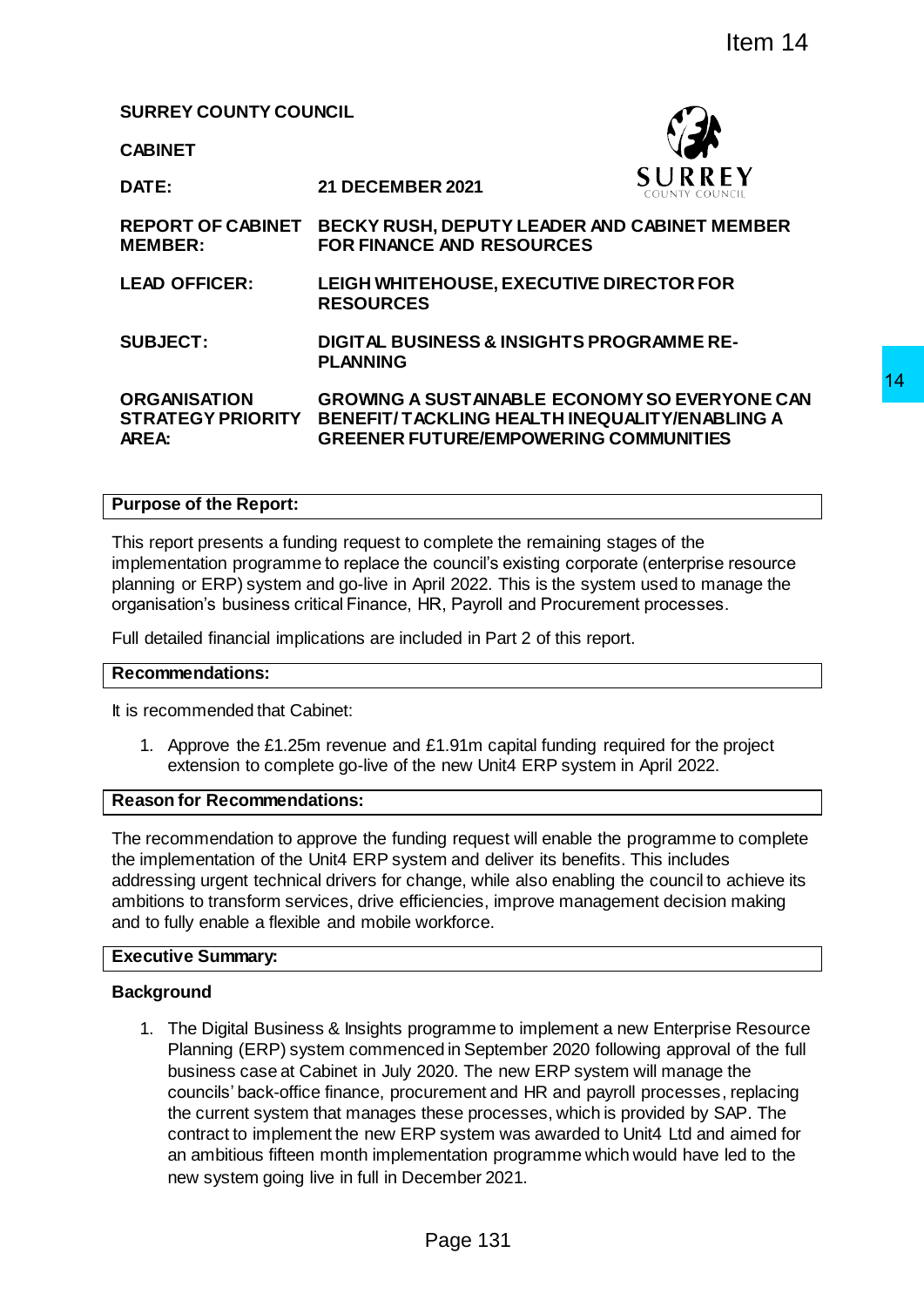- 2. The implementation programme is currently underway and has been managed in two phases. Phase One comprised the implementation of a standalone strategic procurement solution, Proactis, which successfully went live in July 2021 and includes supplier relationship management, sourcing and contract management. Phase Two comprises the implementation of the Unit4 ERP solution, including the full scope of finance, procurement, human resources and payroll processes, together with Proactis, as a fully integrated solution. The scope of Phase Two also includes the integration of the new ERP solution with the council's line of business systems.
- 3. In addition to the successful Proactis implementation in Phase One, the programme has made considerable progress with delivery in Phase Two. The solution design for Phase Two was successfully approved by the council on schedule in December 2020 and by mid-September 2021 the project had completed the core build for finance and procurement processes. Testing activity was underway at this time, including both testing of the system to ensure it has been built in line with the agreed design and also User Acceptance Testing (UAT) by representatives from the business. In parallel to these activities, Payroll Parallel Running (PPR), which tests whether the new system will pay people correctly, was progressing and has subsequently successfully completed the first of three PPR cycles.
- 4. Regular progress updates have been provided to the DB&I Strategic Programme Board, the programme's senior officer-level governing body, throughout the implementation and as of mid-September, the Finance and Procurement work streams remained on track for December go-live. However, at this time the following two key issues emerged and meant that the December go-live was no longer considered achievable:
	- a. Data migration the quality of the migrated data received in September for UAT was of insufficient quality and completeness to enable effective testing, severely impacting the coverage and pace of activity. An analysis of the cause of the problems found issues in identifying the correct data in the existing system (SAP) for submission for transformation into the new system, issues with determining how the council's data needs to be transformed for use in Unit4 and also some gaps in the council's data. Organisation and resourcing constraints within the data migration team also impacted how quickly these issues were being addressed.
- b. HR requirements scope The volume of new or clarified requirements, which emerged during the Build stage when business stakeholders were able to physically see the solution for the first time, extended the Build timescales and caused a backlog of work for the supplier. In some HR areas this problem was exacerbated by changes in council personnel involved with the programme. In addition, a key assumption agreed during the high-level design stage regarding re-use of the same forms across both council and external customer payroll users was invalidated. By September it became clear that the combined impact of these issues was increasing the build workload for the supplier and causing delays to the start of UAT for HR & Payroll, rendering the December go-live unfeasible. 14<br>and by mid-September 2021 the project had by mortement processes. Testing activity was<br>testing of the system to ensure it has been based user Acceptance Testing (UAT) by reps<br>testing of the system to ensure it has been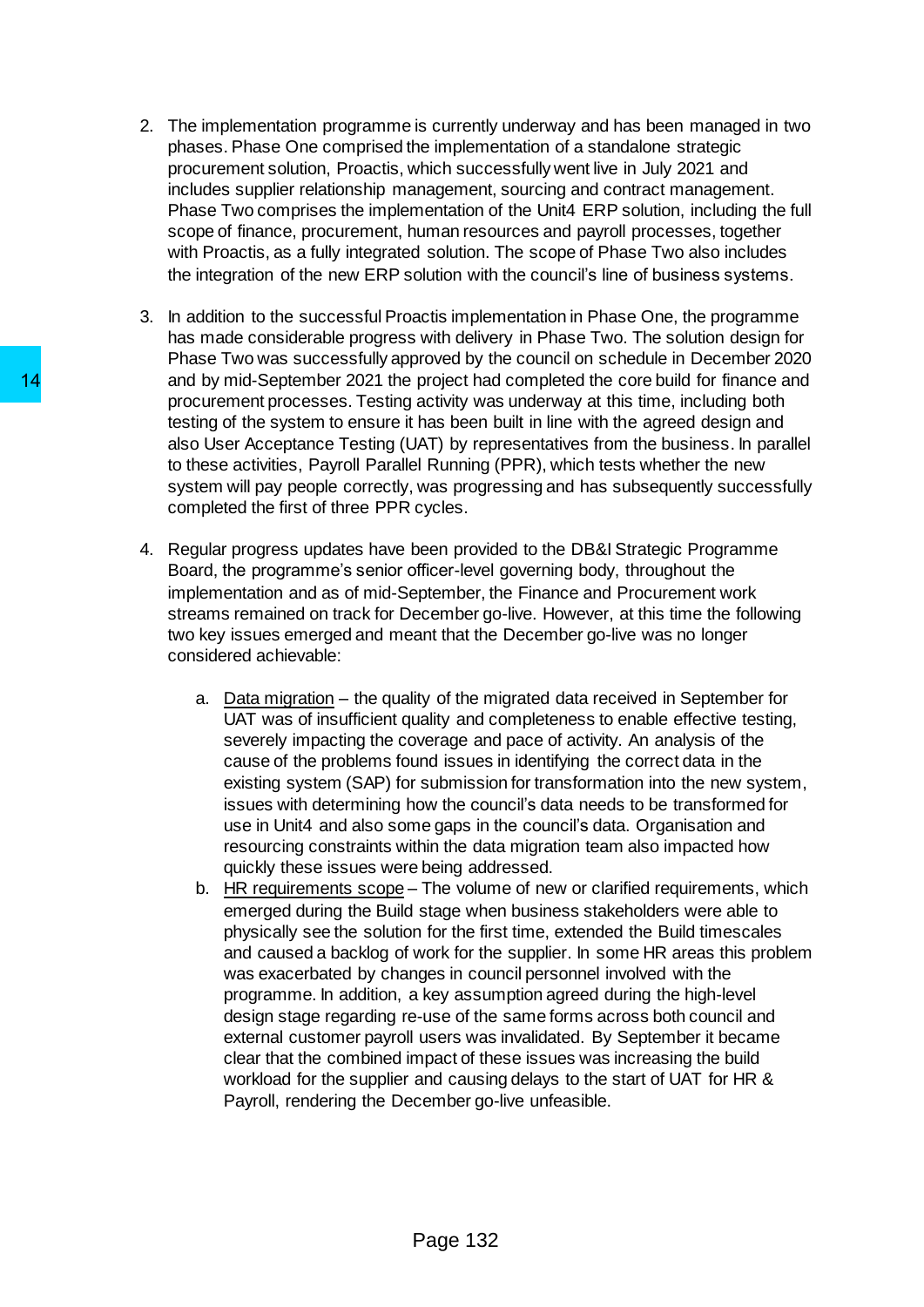# **Revised Plan**

- 5. DB&I Strategic Programme Board met in late September to consider the following two alternative options for go-live:
	- a. Option 1 Go-live with Finance, Procurement and Corporate HR & Payroll and Local Authority Schools Payroll in February 2022. Delay Bureaus (external customers) Payroll and other deferred HR features to April 2022.
	- b. Option 2 Go-live for Finance, Procurement, HR & all Payrolls in April 2022.
- 6. A further third option was considered by the programme team but discounted as unfeasible prior to the Strategic Board meeting due to the delays in data migration. This option was to go-live with Finance and Procurement in December 2021 and golive with Corporate HR & Payroll in February 2022 followed by Local Authority Schools and Bureaus Payroll in April 2022.
- 7. DB&I Strategic Programme Board approved option 2 to go-live with the full scope in April 2022, which was consistent with the recommendation of the programme team, who considered option 1 as unfeasible or at best as being at too high risk of further slippage based on the status of delivery at the time of the meeting. In addition, option 2 has the following benefits:
- a. Avoids the significant complexities and costs associated with a staggered golive, which would result from the required parallel running and maintenance of existing (ie. SAP) and new systems (ie. Unit4 ERP) and their integration with 3<sup>rd</sup> party systems. Costs would relate to additional resources, training and additional use of 3rd party systems to enable dual SAP and Unit4 running during February and March 2022. 111 2022.<br>
114 2022.<br>
approved option 2 to go-live with the full scope in<br>
approved option 2 to go-live with the full scope in<br>
stitle or at best as being at too high risk of further<br>
livery at the time of the meeting. In
	- b. Provides further time to address data migration issues and complete testing to a high standard, building confidence in the system across business stakeholders.
	- c. Simpler data migration as with a clean Year End go-live there is no longer a need to migrate year-to-date payroll data.
	- d. Ensures sufficient time available for preparing for the change both within the council and for local authority schools and other external customers, reducing delivery risk.
	- e. Lower hidden costs than other options. Option 2 will have higher core DB&I programme costs compared to option 1 but the latter option would incur higher hidden costs (e.g. additional resources, training and licencing of 3rd party systems required for dual running).
- 8. Following approval of option 2, the council's programme team worked with Unit4 to develop a detailed revised plan based on delivering go-live in April 2022. In addition, the joint team identified and analysed the key delivery challenges and developed mitigations to reduce the risk of further delays to the programme. A summary of key delivery challenges and agreed mitigations is provided in Annex 1.
- 9. A revised and fully resourced plan has been agreed with Unit4, with the following key milestones to complete the final stages of the programme. A variation to the implementation services contract with Unit4 will also be completed to ensure appropriate obligation and risk ownership on the supplier to ensure the successful delivery in line with these revised delivery milestones.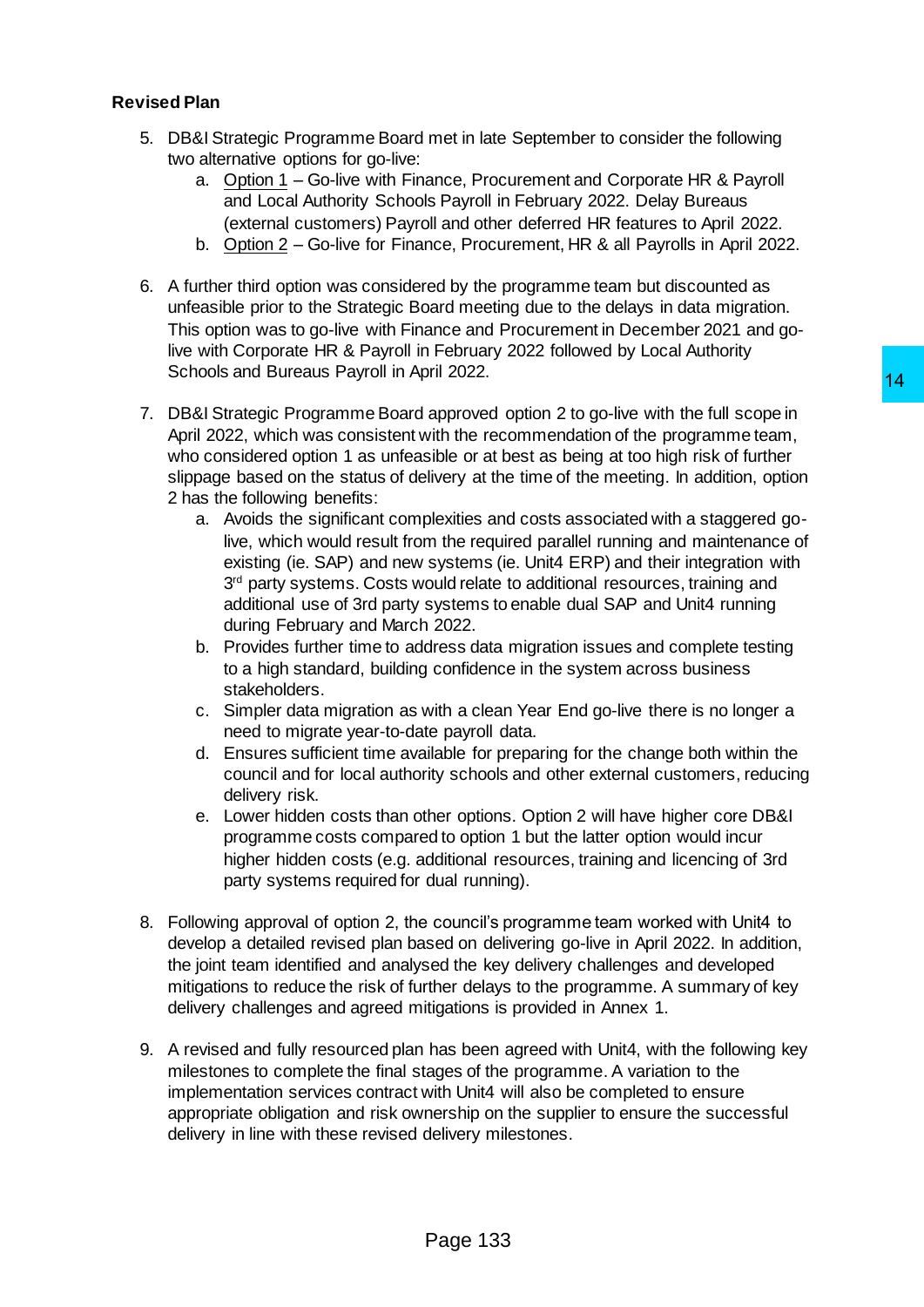|    | No.                                                                                                                                                                         | Milestone            |                                                                                                                                                                                                                                                                                                                                                                                                                                                                                                                                                                                                                                                                                                                                                                                                                                                                                                                                                                           |                            | Date                         |
|----|-----------------------------------------------------------------------------------------------------------------------------------------------------------------------------|----------------------|---------------------------------------------------------------------------------------------------------------------------------------------------------------------------------------------------------------------------------------------------------------------------------------------------------------------------------------------------------------------------------------------------------------------------------------------------------------------------------------------------------------------------------------------------------------------------------------------------------------------------------------------------------------------------------------------------------------------------------------------------------------------------------------------------------------------------------------------------------------------------------------------------------------------------------------------------------------------------|----------------------------|------------------------------|
|    | $\mathbf{1}$                                                                                                                                                                | completed.           | Remaining Build & Authorised Change Controls Complete - All build<br>rectifications from testing and authorised change controls have been                                                                                                                                                                                                                                                                                                                                                                                                                                                                                                                                                                                                                                                                                                                                                                                                                                 |                            | 24th December 2021           |
|    | $\overline{2}$                                                                                                                                                              |                      | Integrated System Testing Complete - All supplier testing of the<br>system has been completed to the council's satisfaction, including all<br>required witnessing, and a Test Certificate has been issued.                                                                                                                                                                                                                                                                                                                                                                                                                                                                                                                                                                                                                                                                                                                                                                |                            | 7 <sup>th</sup> January 2022 |
|    | 3<br>User Acceptance Testing Complete - all user acceptance testing<br>activities and resolution of test issues have been completed. A Test<br>Certificate has been issued. |                      |                                                                                                                                                                                                                                                                                                                                                                                                                                                                                                                                                                                                                                                                                                                                                                                                                                                                                                                                                                           | 3rd February 2022          |                              |
|    | $\overline{4}$                                                                                                                                                              |                      | Payroll Parallel Running Complete - all payroll parallel running has<br>been completed for corporate, local authority schools and external<br>customers, meeting the council's agreed acceptance criteria.                                                                                                                                                                                                                                                                                                                                                                                                                                                                                                                                                                                                                                                                                                                                                                |                            | 28th January 2022            |
| 14 | $\overline{5}$                                                                                                                                                              |                      | Cutover Readiness Checkpoint Complete - agreed business and<br>technical criteria, which are required to be in place by this date to<br>progress cutover, have been met.                                                                                                                                                                                                                                                                                                                                                                                                                                                                                                                                                                                                                                                                                                                                                                                                  |                            | 28th January 2022            |
|    | 6                                                                                                                                                                           |                      | Go-live Readiness Checkpoint Complete - agreed business and<br>technical criteria, which are required to be in place by this date to<br>progress go-live, have been met.                                                                                                                                                                                                                                                                                                                                                                                                                                                                                                                                                                                                                                                                                                                                                                                                  |                            | 25th March 2022              |
|    | $\overline{7}$                                                                                                                                                              |                      | Go-live Complete - the final Phase Two implementation go-live has<br>been completed.                                                                                                                                                                                                                                                                                                                                                                                                                                                                                                                                                                                                                                                                                                                                                                                                                                                                                      |                            | 4th April 2022               |
|    | 8                                                                                                                                                                           |                      | Post Go-live Support Complete - all post go-live support activities and<br>resolution of all post go-live support issues have been completed.<br>Support for the new solution has moved into BAU.                                                                                                                                                                                                                                                                                                                                                                                                                                                                                                                                                                                                                                                                                                                                                                         |                            | 4 <sup>th</sup> July 2022    |
|    |                                                                                                                                                                             |                      |                                                                                                                                                                                                                                                                                                                                                                                                                                                                                                                                                                                                                                                                                                                                                                                                                                                                                                                                                                           |                            |                              |
|    |                                                                                                                                                                             | <b>Consultation:</b> |                                                                                                                                                                                                                                                                                                                                                                                                                                                                                                                                                                                                                                                                                                                                                                                                                                                                                                                                                                           |                            |                              |
|    |                                                                                                                                                                             |                      | & Digital were consulted in the review of the pros and cons of each go-live option<br>from a business and technical perspective. In addition, senior and Director-level<br>stakeholder representatives from across the organisation were also engaged in<br>assessing the options and selecting the preferred April 2022 go-live date at DB&I<br>Strategic Programme Board in September. The Corporate Leadership Team were<br>engaged and updated on the revised go-live date and status of the re-planning<br>activities being conducted with Unit4.<br>11. The Cabinet Member for Resources, the Council Leader, Chair and Vice Chairs of<br>the Resources & Performance Select Committee were engaged and updated on the<br>approach and status of the re-planning exercise. The Resources & Performance<br>Select Committee has provided ongoing oversight of the programme and a further<br>update report will be brought to the committee meeting in January 2022. |                            |                              |
|    |                                                                                                                                                                             |                      | <b>Risk Management and Implications:</b>                                                                                                                                                                                                                                                                                                                                                                                                                                                                                                                                                                                                                                                                                                                                                                                                                                                                                                                                  |                            |                              |
|    |                                                                                                                                                                             |                      | 12. The following risks have been identified in relation to the revised go-live date<br>including planned mitigating activities. Programme management will ensure that risks<br>are owned and managed effectively on an ongoing basis by the DB&I Strategic<br>Programme Board and other senior stakeholders as appropriate to ensure continued<br>focus on their status and their effective mitigation.                                                                                                                                                                                                                                                                                                                                                                                                                                                                                                                                                                  |                            |                              |
|    |                                                                                                                                                                             | Category             | <b>Risk Description</b>                                                                                                                                                                                                                                                                                                                                                                                                                                                                                                                                                                                                                                                                                                                                                                                                                                                                                                                                                   | <b>Mitigation Activity</b> |                              |
|    |                                                                                                                                                                             |                      | Page 134                                                                                                                                                                                                                                                                                                                                                                                                                                                                                                                                                                                                                                                                                                                                                                                                                                                                                                                                                                  |                            |                              |

# **Consultation:**

- 10. Senior stakeholder representatives from the DB&I programme team, business and IT & Digital were consulted in the review of the pros and cons of each go-live option from a business and technical perspective. In addition, senior and Director-level stakeholder representatives from across the organisation were also engaged in assessing the options and selecting the preferred April 2022 go-live date at DB&I Strategic Programme Board in September. The Corporate Leadership Team were engaged and updated on the revised go-live date and status of the re-planning activities being conducted with Unit4.
- 11. The Cabinet Member for Resources, the Council Leader, Chair and Vice Chairs of the Resources & Performance Select Committee were engaged and updated on the approach and status of the re-planning exercise. The Resources & Performance Select Committee has provided ongoing oversight of the programme and a further update report will be brought to the committee meeting in January 2022.

## **Risk Management and Implications:**

|  | Category   Risk Description | <b>Mitigation Activity</b> |
|--|-----------------------------|----------------------------|
|--|-----------------------------|----------------------------|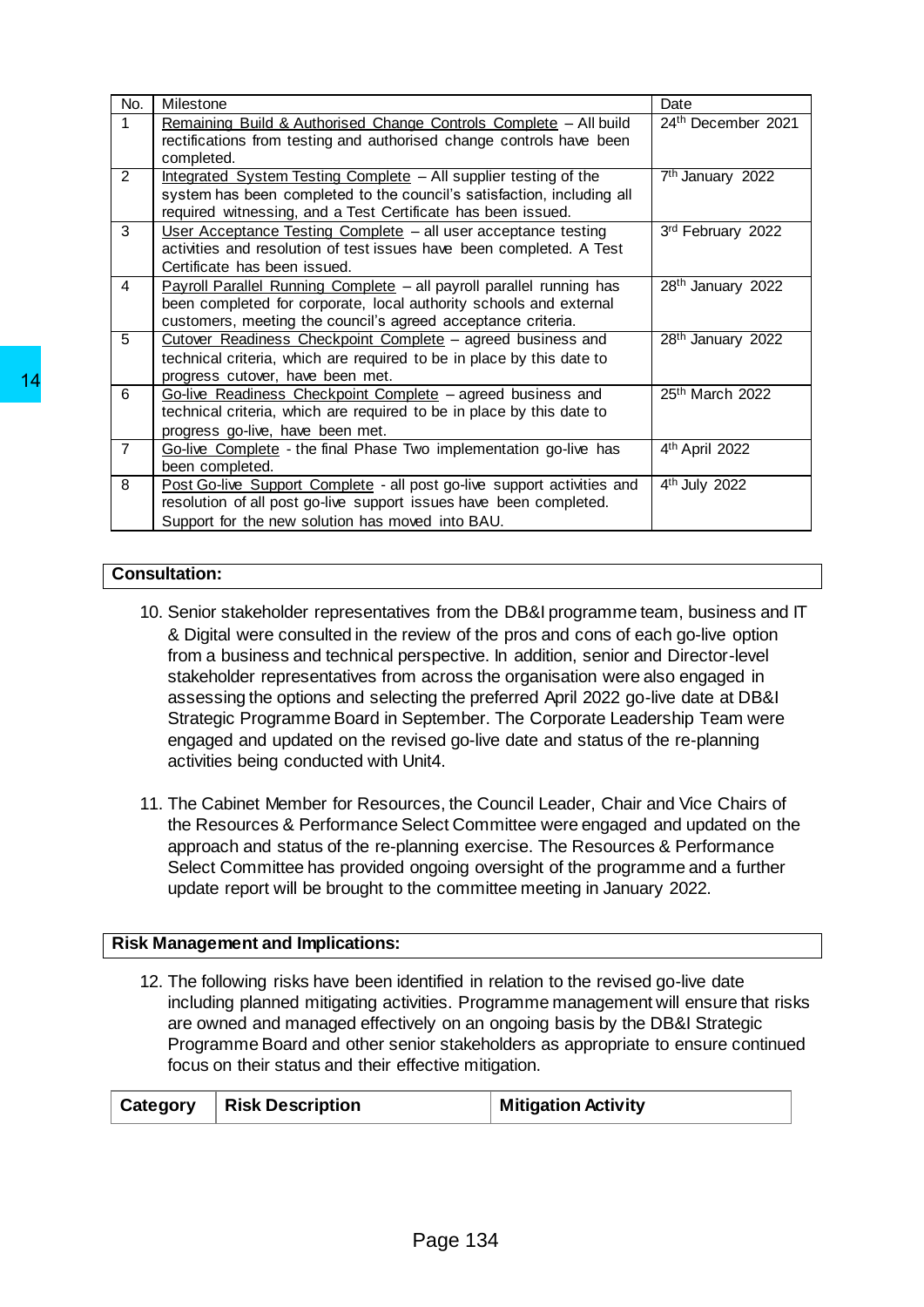| Operational | There is a risk that the programme's<br>final payroll go-live slips beyond April<br>2022 meaning that SAP payroll<br>would be required for the 2022/23 tax<br>year.                                                      | The possible continued use of SAP<br>$\bullet$<br>during 2022/23 requires the<br>completion of required patches to<br>the SAP system by the IT & Digital<br>team in advance of April 2022.<br>Cost of contractor resources (£72k)<br>$\bullet$<br>in the council's team to complete the<br>required patches.<br>Continuation of the SAP Support &<br>$\bullet$<br>Maintenance contract into 2022.<br>(£579k additional cost to the council)                                                                             |    |
|-------------|--------------------------------------------------------------------------------------------------------------------------------------------------------------------------------------------------------------------------|-------------------------------------------------------------------------------------------------------------------------------------------------------------------------------------------------------------------------------------------------------------------------------------------------------------------------------------------------------------------------------------------------------------------------------------------------------------------------------------------------------------------------|----|
|             | There is a risk that there will be a<br>drop in the level of service from<br>Business Operations for SCC and<br>other customers during the cutover in<br>March and April (Year End) and early<br>life of the new system. | Cutover Lead to lead detailed<br>$\bullet$<br>planning of delivery of initial pay runs<br>in Unit4, working closely with<br><b>Business Operations management</b><br>team, as part of cutover planning<br>process.<br>Clear roles, responsibilities and<br>$\bullet$<br>resourcing for business readiness<br>and communication and<br>engagement both for internal users<br>and with external customer<br>organisations.                                                                                                | 14 |
| Financial   | There is a risk of further delay to the<br>programme's go-live date beyond<br>April 2022.                                                                                                                                | Detailed planning for April go-live<br>$\bullet$<br>across the programme and ongoing<br>focus on managing delivery progress<br>against the plan across<br>workstreams.<br>Mitigations to address issues as<br>$\bullet$<br>summarised in Annex 1.<br>A contract variation will be agreed<br>$\bullet$<br>with the supplier, which reflects the<br>revised milestones and new go-live<br>date and enables the council to fully<br>exercise its rights according to the<br>contract in the event of any further<br>delay. |    |
| Strategic   | There is a risk that there is a<br>resource availability & capacity issue<br>in the corporate business, IT&D and<br>directorates to be able to meet their<br>required time commitment to deliver<br>the programme.       | Resource requirements by<br>programme phase have been shared<br>with business stakeholders and<br>there is ongoing communication at<br>the workstream level to share<br>detailed plans and agree resource<br>allocations.<br>Backfill requirements for UAT and<br>Deployment stages provided<br>and<br>business roles to be in place from<br>start of UAT.                                                                                                                                                              |    |
|             | There is a risk that the programme<br>will be unable to complete all critical<br>reporting requirements within the<br>available implementation timeline<br>and budget.                                                   | A prioritised plan for report<br>$\bullet$<br>development has been developed<br>and agreed, which focuses on critical<br>reporting needs required for go-live.<br>Recruitment of specialist Report<br>$\bullet$<br>Developer resources and additional<br>support from Unit4 is being provided<br>to deliver report requirements. All<br>associated costs are included in the<br>funding request.                                                                                                                        |    |
|             | Page 135                                                                                                                                                                                                                 |                                                                                                                                                                                                                                                                                                                                                                                                                                                                                                                         |    |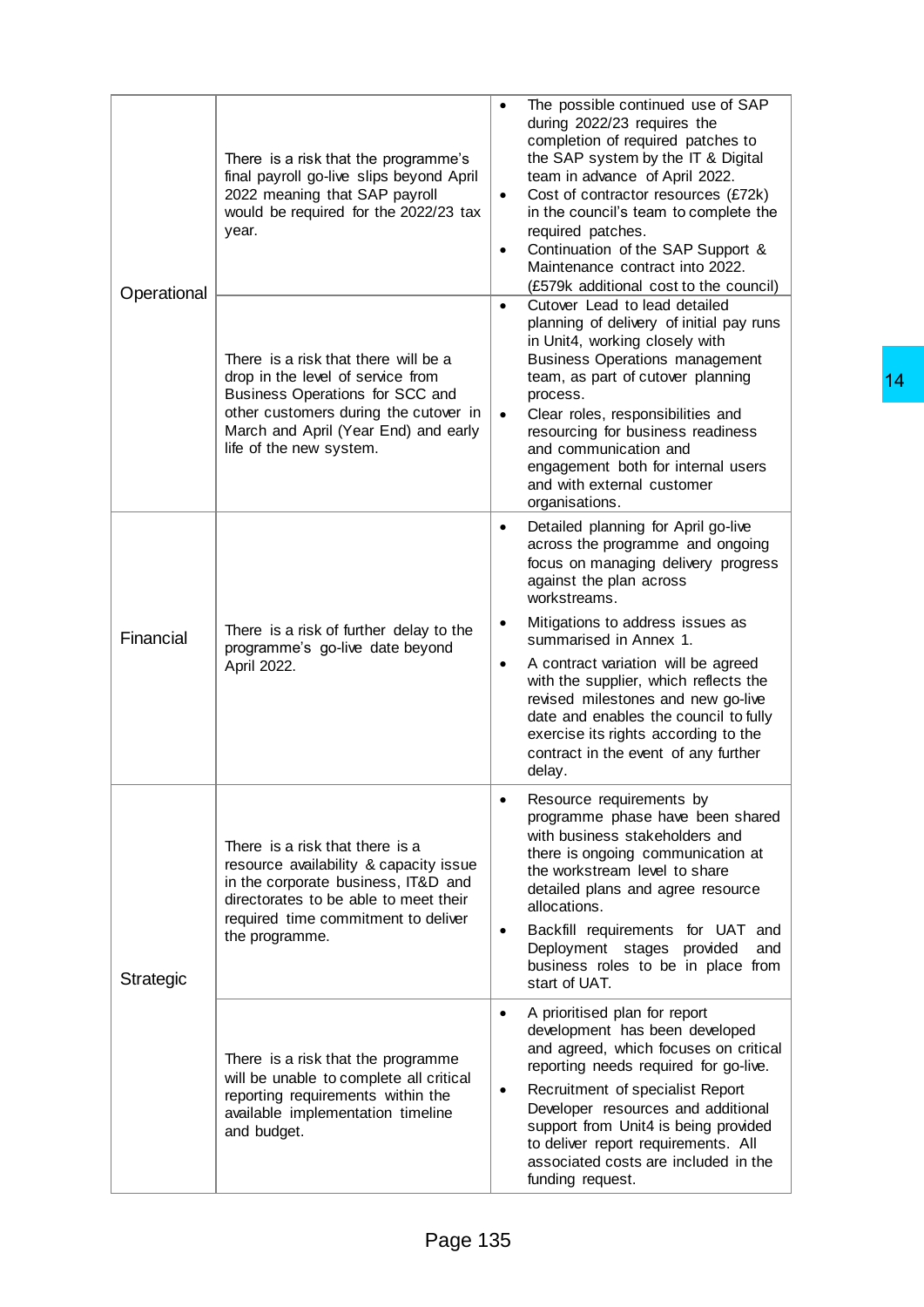| There is a risk of a high volume of<br>ongoing requested changes to the<br>solution within HR, impacting delivery<br>and the achievement of the April go-<br>live date |           | Strong governance including triaging<br>of any changes requested during<br>UAT to progress only those where<br>they are critical for go-live. |
|------------------------------------------------------------------------------------------------------------------------------------------------------------------------|-----------|-----------------------------------------------------------------------------------------------------------------------------------------------|
| There is a risk that there is<br>resistance to change from staff in<br>adopting the new system and<br>processes, impacting benefits<br>realisation.                    | $\bullet$ | Focused communication and<br>engagement to drive the change,<br>maximise adoption of the new<br>solution and realise its benefits.            |

# **Financial and Value for Money Implications:**

- 13. The total increased revenue and capital costs of delivering the programme to the revised April 2022 go-live date are summarised in the table below. The total cost increase of £3.2m comprises £1.25m in revenue costs and £1.91m in capital costs. The total cost increase of £3.2m represents a 14% increase on the original planned total implementation budget of £22.4m between 2020/21 and 2023/24.
- 14. The revenue cost increase includes £718k to meet the required full year SAP support and maintenance costs for the 2022 calendar year. A full breakdown of the costs is included in Part 2 of this report, having been excluded here due to commercial sensitivity.
- 15. The July 2020 Cabinet Report provided an estimated cost of delay of £1.6m if go-live was delayed by two months beyond December 2020. Based on the same assumptions, the estimated cost of a delay of four months to April 2022 would have equalled £3.2m. Including the £718k annual SAP support and maintenance cost the equivalent estimate for a delay of four months would have totalled £3.9m. **Financial and Value for Money Implications:**<br>
13. The total increased revenue and capital cos<br>
revised April 2022 go-live date are summaring<br>
increase of £3.2m comprises £1.25m in revise<br>
14. The total cost increase of £

## **Baseline Total DB&I Programme Implementation Budget – Approved at Cabinet in July 2020**

| £000's           | 2020/21 | 2021/22   | 2022/23 | 2023/24 | Total       |
|------------------|---------|-----------|---------|---------|-------------|
| Revenue<br>Costs | 1.942   | 724       | .593    | .358    | 7,616       |
| Capital<br>Costs | 6,008   | 763<br>ο. | -       | -       | 770<br>14.1 |

16. The budget set out above includes the implementation stage budgets for 2020/21 – 2021/22 and the projected operational expenditure to manage and maintain the new systems on an ongoing basis from 2022/23 onwards. This is contained within the IT&D revenue budget envelope.

## **Revised DB&I Programme Implementation Revenue Costs (April 2022 Go-live)**

| £000's                                          | 2020/21 | 2021/22 | 2022/23 | 2023/24 | Total |
|-------------------------------------------------|---------|---------|---------|---------|-------|
| Revenue costs of items not impacted by<br>delav | 1.942   | 2.724   | 1.593   | 1.358   | 7.616 |
| Additional revenue costs due to delay           | $-38$   | 456     | 831     | -       | 1.249 |
| <b>Total Revised Revenue Costs</b>              | 1.903   | 3.180   | 2.424   | 1.358   | 8,865 |

# **Revised DB&I Programme Implementation Capital Costs (April 2022 Go-live)**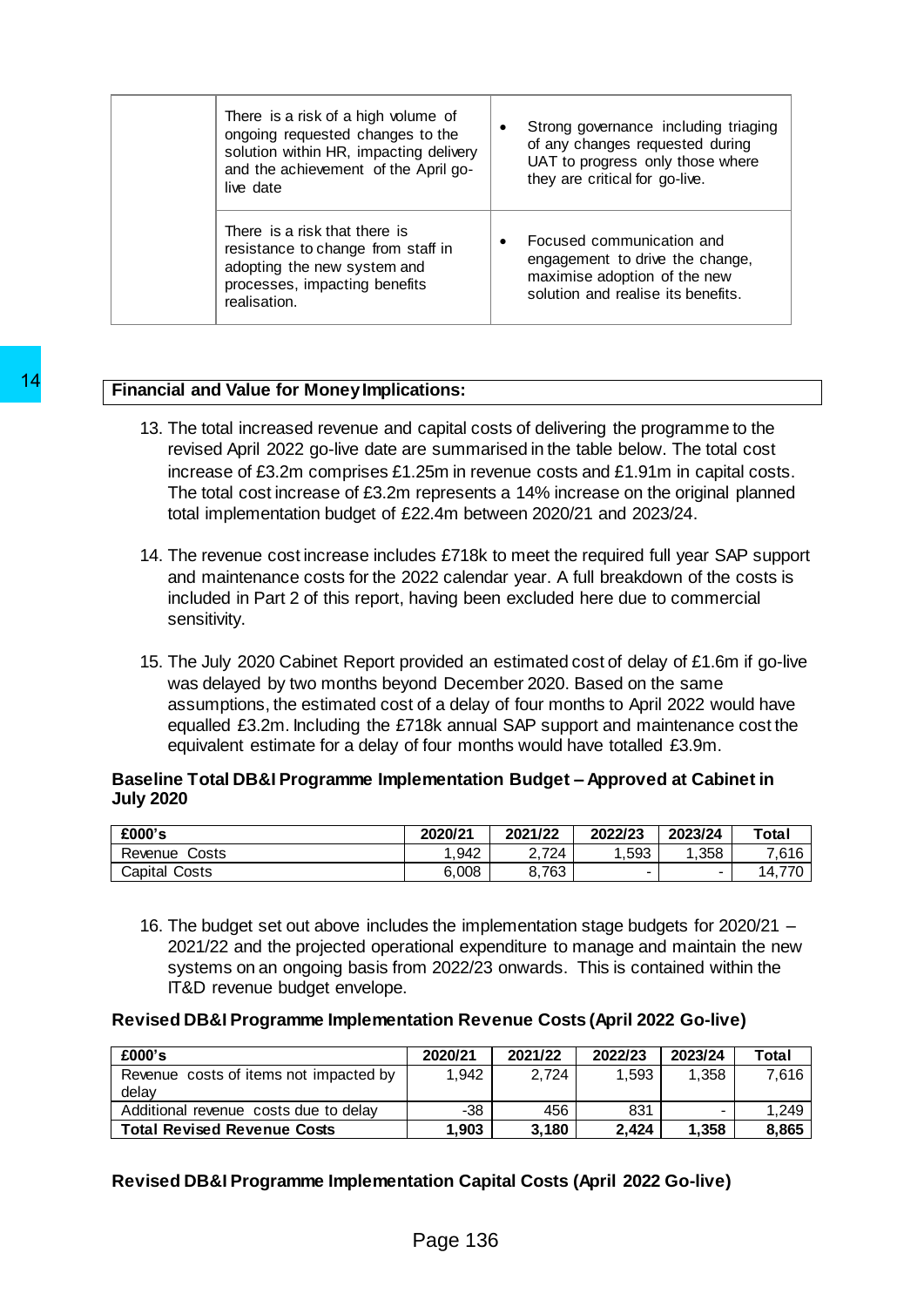| £000's                                          | 2020/21 | 2021/22 | 2022/23 | 2023/24                  | Total  |
|-------------------------------------------------|---------|---------|---------|--------------------------|--------|
| Capital costs of items not impacted by<br>delav | 6.008   | 8.763   | -       |                          | 14.770 |
| Additional capital costs due to delay           | $-249$  | 1.938   | 220     | $\overline{\phantom{0}}$ | 1.909  |
| <b>Total Revised Capital Costs</b>              | 5,758   | 10.701  | 220     | $\blacksquare$           | 16.679 |

**DB&I Programme Implementation Cost Increase Resulting from Delay (April 2022 Golive)**

| £000's                                | 2020/21 | 2021/22 | 2022/23 | 2023/24 | Total |
|---------------------------------------|---------|---------|---------|---------|-------|
| <b>Total Revenue</b><br>cost increase | -38     | 456     | 831     | -       | .249  |
| Total Capital cost increase           | $-249$  | .938    | 220     |         | ,909  |

- 17. The additional capital investment requirement of £1.91m will result in additional revenue borrowing costs of £143k per annum over the next 15 years. In the short term, these costs are containable within the existing Corporate Income & Expenditure budget envelope. However, the expectation is that as the efficiencies set out in paragraph 19 below are realised, these ongoing revenue borrowing costs will be offset, prior to the recognition of efficiencies against other service budgets.
- 18. The additional revenue requirement of £1.25m is proposed to be funded from the corporate contingency budget. This budget is held to offset unexpected expenditure and mitigate inherent risks within the budget. The DBI implementation is a corporate programme bringing improvements across the Council. It is felt appropriate to utilise this corporate budget to cover these one-off corporate additional costs and enable the completion of the implementation of the new Unit 4 ERP system. The £1.25m is containable within the existing Corporate Income and Expenditure budget envelope but the utilisation of the contingency element reduces the amount available to off-set any projected Council overspends and enhances the need for Council services to be delivered within budget envelopes. requirement of £1.91m will result in additional<br>per annum over the next 15 years. In the short<br>within the existing Corporate hocone & Expenditure<br>specialion is that as the efficiencies set out in<br>these orogion revenue borr
- 19. The programme has made good progress in identifying, measuring and baselining the potential efficiency benefits of the new system and this work is ongoing and will be developed further following completion of UAT. At the time of writing, potential total annual benefits so far have been identified at £6.5m, with £2m of this figure being related to potential efficiencies that subject to validation may enable budget savings. This benefits information will be used to inform potential aggregate efficiencies across wider corporate programmes (e.g. Agile Organisation and Digital transformation) and are expected to generate significant cashable savings across the council.
- 20. The Digital Business & Insights Programme is a highly complex implementation programme, which has made excellent progress since its start in September 2020. The causes of the delay are well understood by the programme team and associated mitigations have been planned and are in place. It is recommended that the additional required funding is approved in order to complete remaining activities and go-live in April 2022 for the following reasons:
	- a. To deliver the benefits of the new system as early as possible. Work to identify and quantify the potential efficiency benefits of the programme has progressed well and will inform the process to realise cashable savings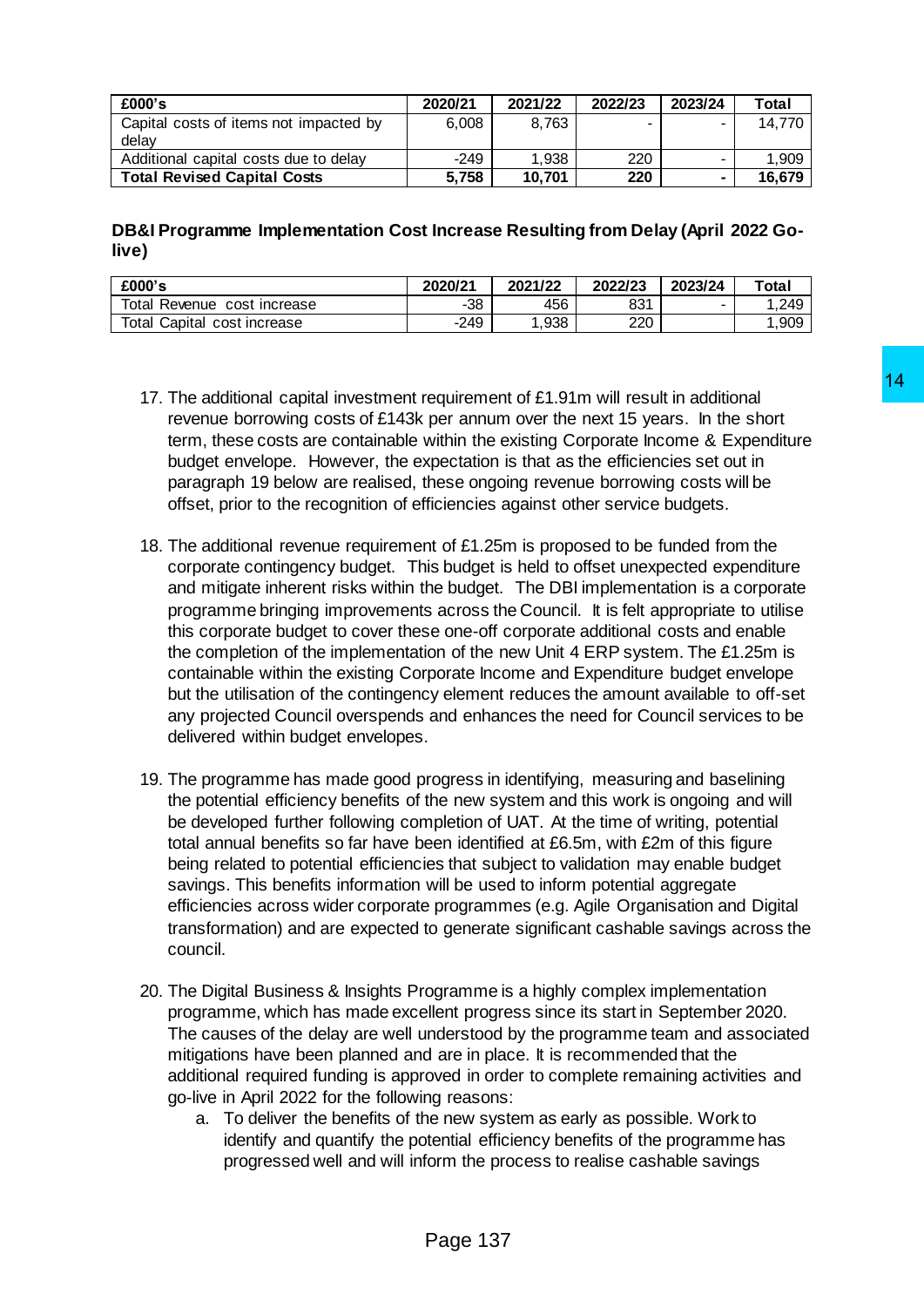across the organisation alongside other corporate programmes (e.g. Agile and Digital Programmes).

- b. To avoid the uncertainty and disruption for the organisation resulting from a further delay to the implementation of this system and organisational change.
- c. To avoid further high ongoing monthly running costs of the programme for each additional month of delay.
- d. To enable any other council IT projects and plans to progress, which are relying on the completion of the Unit4 implementation as a dependency (e.g. for going live with integrations with the new ERP system).

### **Section 151 Officer Commentary:**

- 21. Although significant progress has been made over the last twelve months to improve the Council's financial position, the medium-term financial outlook beyond 2021/22 remains uncertain. The public health crisis has resulted in increased costs which may not be fully funded. With uncertainty about the ongoing impact of this and no clarity on the extent to which both central and local funding sources might be affected in the medium term, our working assumption is that financial resources will continue to be constrained, as they have been for the majority of the past decade. This places an onus on the Council to continue to consider issues of financial sustainability as a priority in order to ensure stable provision of services in the medium term. 14<br>the Council's financial position, the medium-<br>remains uncertain. The public health crisis that the subset of the selvit to mether the which both central and local<br>on the extent to which both central and local<br>medium ter
	- 22. The Section 151 Officer acknowledges the delay on the implementation of the new ERP solution and supports the request for additional funding required to ensure the revised go-live date can be achieved. The additional one off revenue funding of £1.25m is containable within the contingency budget held in the Corporate Income & Expenditure budget envelope.
	- 23. The additional capital budget will be built into the capital programme. The resultant additional borrowing costs will be funded from within the Central Income and Expenditure budget initially, on the basis that once ongoing efficiencies are realised as a result of the new system, these costs are off-set before the recognition of efficiencies against other service budgets.

## **Legal Implications – Monitoring Officer:**

24. See Part 2 of this report.

# **Equalities and Diversity:**

- 25. The council was mindful of its equalities duties under the Equality Act 2010 in carrying out the tender process and in letting the contract to Unit4 Ltd with due regard to the need to eliminate discrimination in age, disability, gender reassignment, pregnancy and maternity, race, religion or belief, sex and sexual orientation.
- 26. Surrey County Council is committed to providing its services in a way that promotes equality of opportunity at every possibility. The requirements specification developed for the procurement and the contract document stipulate that Unit4 will comply with the relevant Equality and Diversity legislation. It is expected that Unit4 are fully committed to equality and diversity in their service provision and will ensure compliance with all anti-discrimination legislation.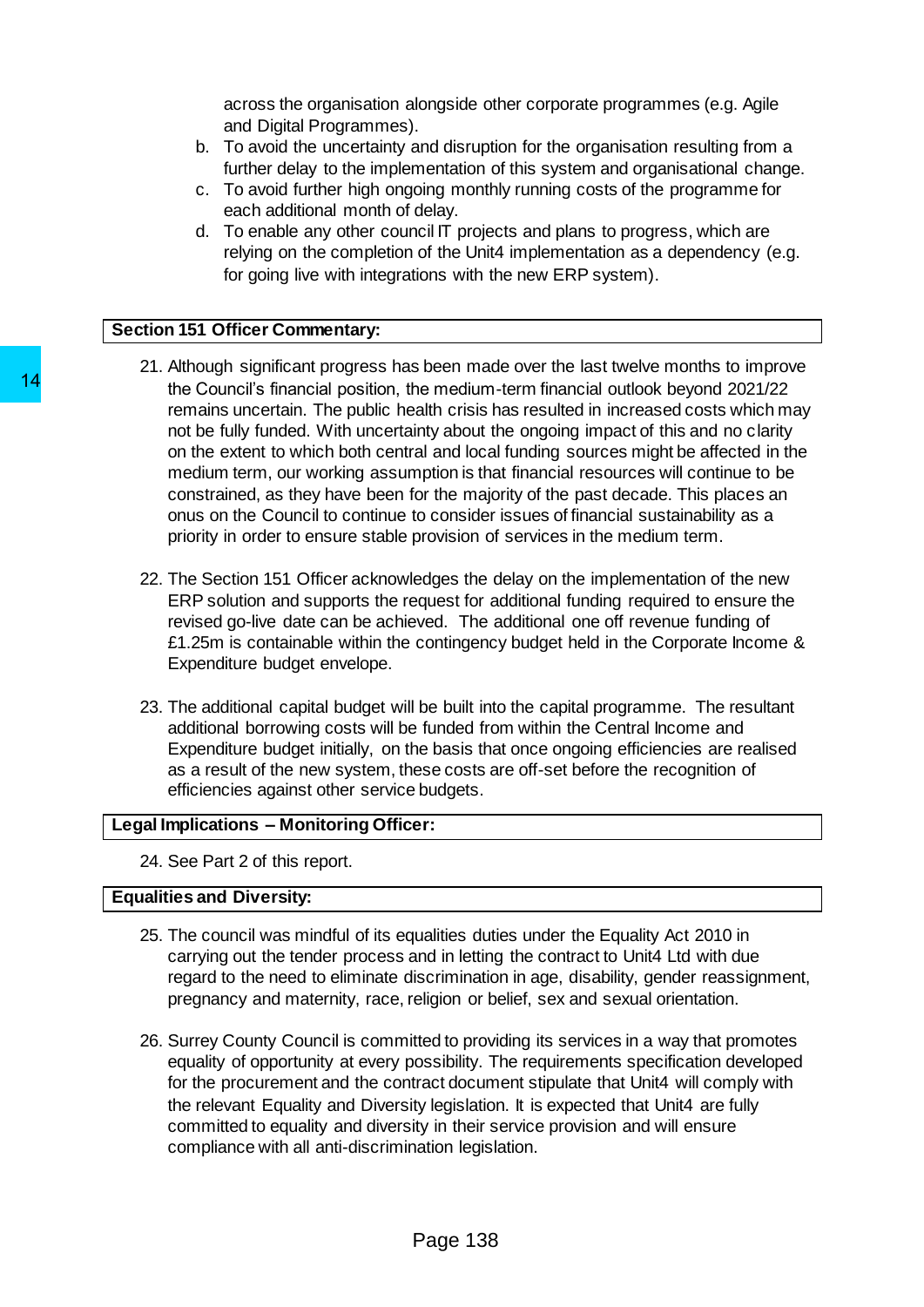27. This programme includes the replacement of the existing ERP system at the council. The Equalities Impact Assessment included in Annex 2 has identified potential impacts from implementing a new system for staff with disabilities. The procurement specification included specific business requirements to ensure the new system complies with the council's minimum standards for accessibility, as stipulated by the Public Sector Bodies (Websites and Mobile Applications) (No. 2) Accessibility Regulations 2018. An effective change management approach that includes communication and training provision for staff with disabilities is being followed for implementation.

### **Other Implications:**

28. The potential implications for the following council priorities and policy areas have been considered. Where the impact is potentially significant a summary of the issues is set out in detail below.

|                                                                                                                                                                                                                                                                                                                                                     | 14<br>een considered. Where the impact is potentially significant a summary of the issues |
|-----------------------------------------------------------------------------------------------------------------------------------------------------------------------------------------------------------------------------------------------------------------------------------------------------------------------------------------------------|-------------------------------------------------------------------------------------------|
| s set out in detail below.                                                                                                                                                                                                                                                                                                                          |                                                                                           |
| Area assessed:                                                                                                                                                                                                                                                                                                                                      | <b>Direct Implications:</b>                                                               |
| Corporate Parenting/Looked After<br>Children                                                                                                                                                                                                                                                                                                        | No significant implications arising<br>from this report                                   |
| Safeguarding responsibilities for<br>vulnerable children and adults                                                                                                                                                                                                                                                                                 | No significant implications arising<br>from this report                                   |
| Environmental sustainability                                                                                                                                                                                                                                                                                                                        | No significant implications arising<br>from this report                                   |
| Compliance<br>against<br>net-zero<br>emissions target and future climate<br>compatibility/resilience                                                                                                                                                                                                                                                | No significant implications arising<br>from this report                                   |
| <b>Public Health</b>                                                                                                                                                                                                                                                                                                                                | No significant implications arising<br>from this report                                   |
|                                                                                                                                                                                                                                                                                                                                                     |                                                                                           |
| appens Next:                                                                                                                                                                                                                                                                                                                                        |                                                                                           |
| 68968                                                                                                                                                                                                                                                                                                                                               | <b>Author:</b> Andrew Richards, Digital Business & Insights Programme Director, Tel:      |
| ed:                                                                                                                                                                                                                                                                                                                                                 |                                                                                           |
| te Leadership Team.                                                                                                                                                                                                                                                                                                                                 |                                                                                           |
| usiness & Insights Programme Board:                                                                                                                                                                                                                                                                                                                 |                                                                                           |
| Director of Corporate Finance<br>Director of Procurement<br>IR Insight, Intelligence & Governance Manager<br><b>Assistant Director of Business Operations</b><br>Chief Information Officer<br>ssistant Director Systems & Transformation (Children, Families & Learning)<br>ssistant Director Quality Relationships (Children, Families & Learning) |                                                                                           |
| Page 139                                                                                                                                                                                                                                                                                                                                            |                                                                                           |

#### **What Happens Next:**

29. Following Cabinet approval the programme team will continue to focus on completing User Acceptance Testing and Payroll Parallel Running activities to complete by the end of January 2022. The team will then progress the plan to prepare for and deliver the cutover to the new Unit4 ERP system for go-live in April 2022.

---------------------------------------------------------------------------------------------------------------------------

**Report Author:** Andrew Richards, Digital Business & Insights Programme Director, Tel: 07918 168968

#### **Consulted:**

Corporate Leadership Team.

Digital Business & Insights Programme Board:

- Director of Corporate Finance
- Director of Procurement
- HR Insight, Intelligence & Governance Manager
- Assistant Director of Business Operations
- Chief Information Officer
- Assistant Director Systems & Transformation (Children, Families & Learning)
- Assistant Director Quality Relationships (Children, Families & Learning)